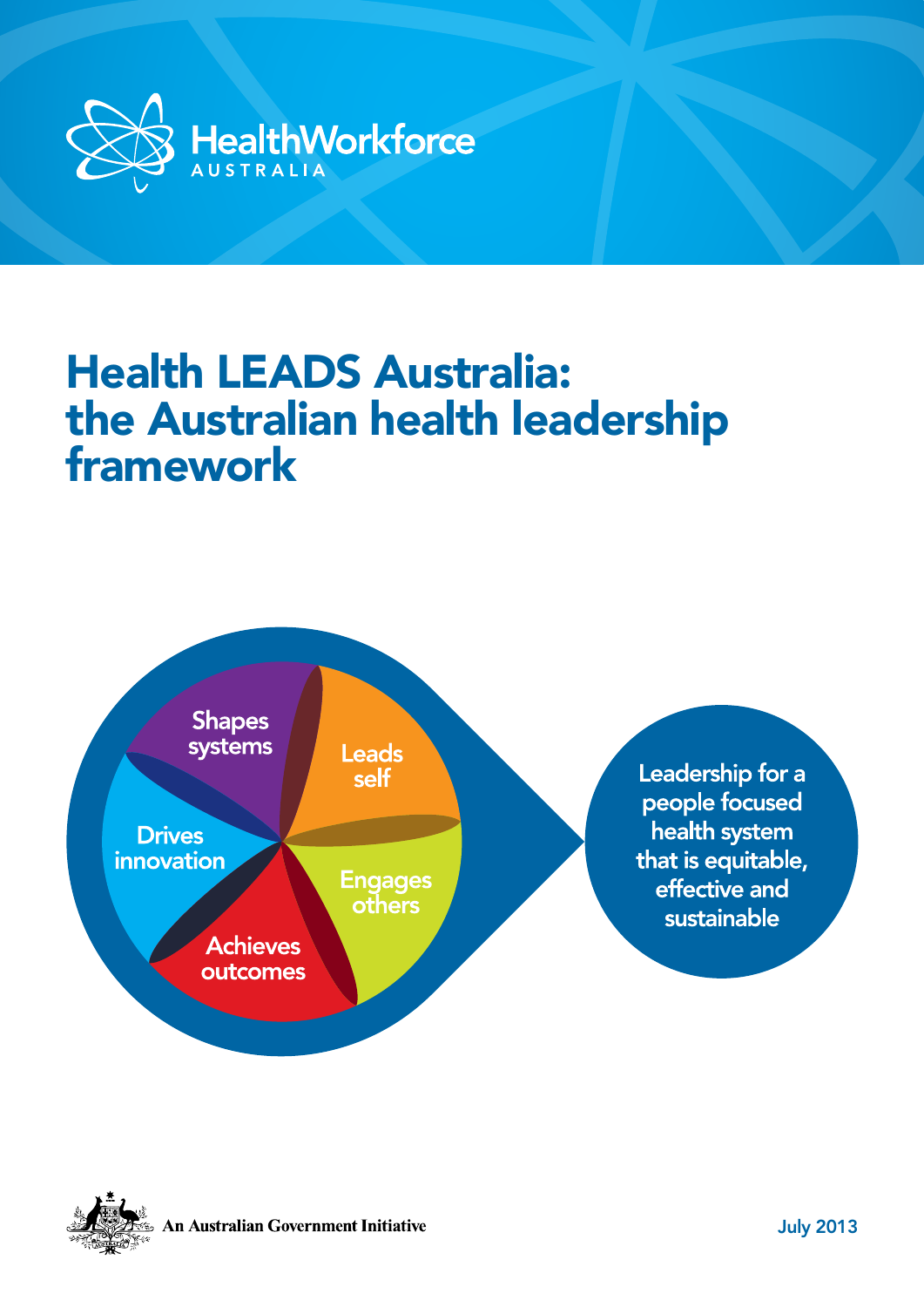© Health Workforce Australia.

This work is copyright. It may be reproduced in whole for study purposes. It is not to be used for commercial (private enterprise) purposes without explicit permission.

Health Workforce Australia acknowledges the Canadian *LEADS in a Caring Environment* Health Leadership Capability Framework and our growing collaboration with the researchers, authors and users of that work. The LEADS acronym in Health LEADS Australia is used with the knowledge and agreement of the Canadian LEADS Collaborative.

Subject to an acknowledgement of the source, reproduction for purposes other than those indicated above, or not in accordance with the provisions of the *Copyright Act 1968*, requires the written permission of Health Workforce Australia.

Enquiries concerning this report and its reproduction should be directed to:

#### Health Workforce Australia

Post | GPO Box 2098, Adelaide SA 5001 Telephone | 1800 707 351 Email | hwa@hwa.gov.au Internet | www.hwa.gov.au

Suggested citation: Health Workforce Australia [2013]: Health LEADS Australia: the Australian Health Leadership Framework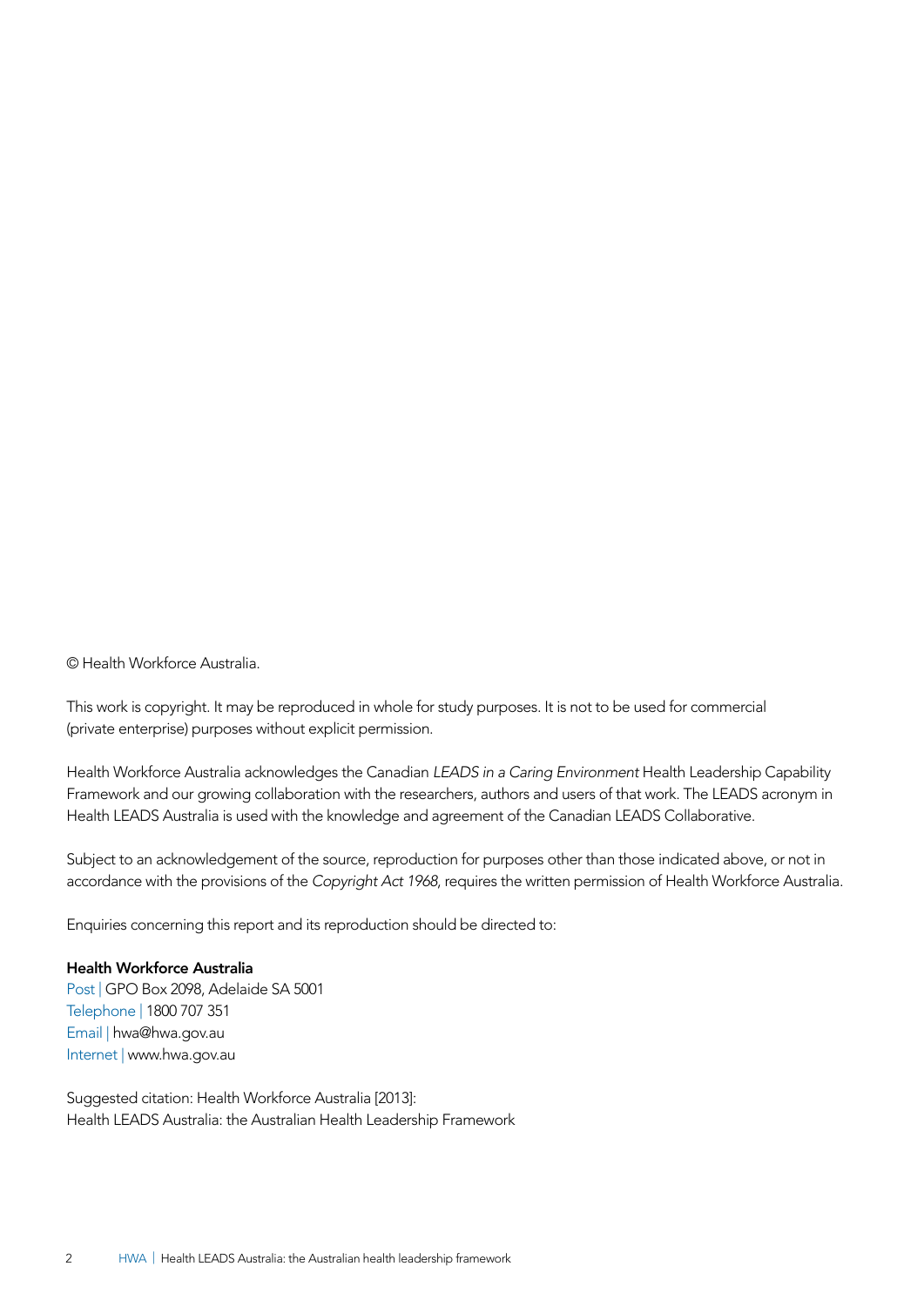## Health leadership

Leadership has similarities in all industries although health is recognised for its complexity and its purposes. Health leaders strive to improve clinical and quality of life indicators, and the wellbeing of the health system. Research shows 'the quality of health leadership directly and indirectly affects the quality of patient care and is an important factor supporting best practice1 .' Leaders affect 'people, their satisfaction, trust in management, commitment, individual and team effectiveness (and) the culture and climate of organisations<sup>2</sup>. While other factors are important, leadership plays a central role in mobilising people towards a common goal3.

> Health leaders engage with others to influence health and well-being and the quality of care for birth, illness and the end of life.

### **Challenges**

Australia's health system faces many challenges. These include:

- Balancing the increasing burden of chronic disease with developing primary healthcare.
- Improving health outcomes for Aboriginal and Torres Strait Islander people and other groups.
- Addressing financial pressures that influence the timing, nature and length of care.
- Improving the distribution and sustainability of the health workforce.
- Ensuring a continuing focus on safety and quality at all levels of health care.
- Building respect and cooperation among the diverse professional and organisational approaches operating within the health system.

Adding to these challenges is the complexity and interconnected nature of the health system, which includes:

- Those who use it as patients, families, consumers and carers.
- Those who work in it as clinicians, practitioners, administrators, support workers, volunteers, researchers, policy makers, advocates and others.
- Private, public, not-for-profit health services including hospitals, pathology, aged care, GP clinics, dental clinics, allied health, maternal and child health, and many more.
- University and VET sector health education and training and professional colleges.

Connections between these are not always visible but a change to any part of the system may have implications for the whole.

<sup>1</sup> HWA (2012) Leadership for the Sustainability of the Health System: Part 1 A Literature Review page 9. Available at: http://www.hwa.gov.au/publications

<sup>2</sup> ibid

<sup>3</sup> Ibid – multiple authors cited.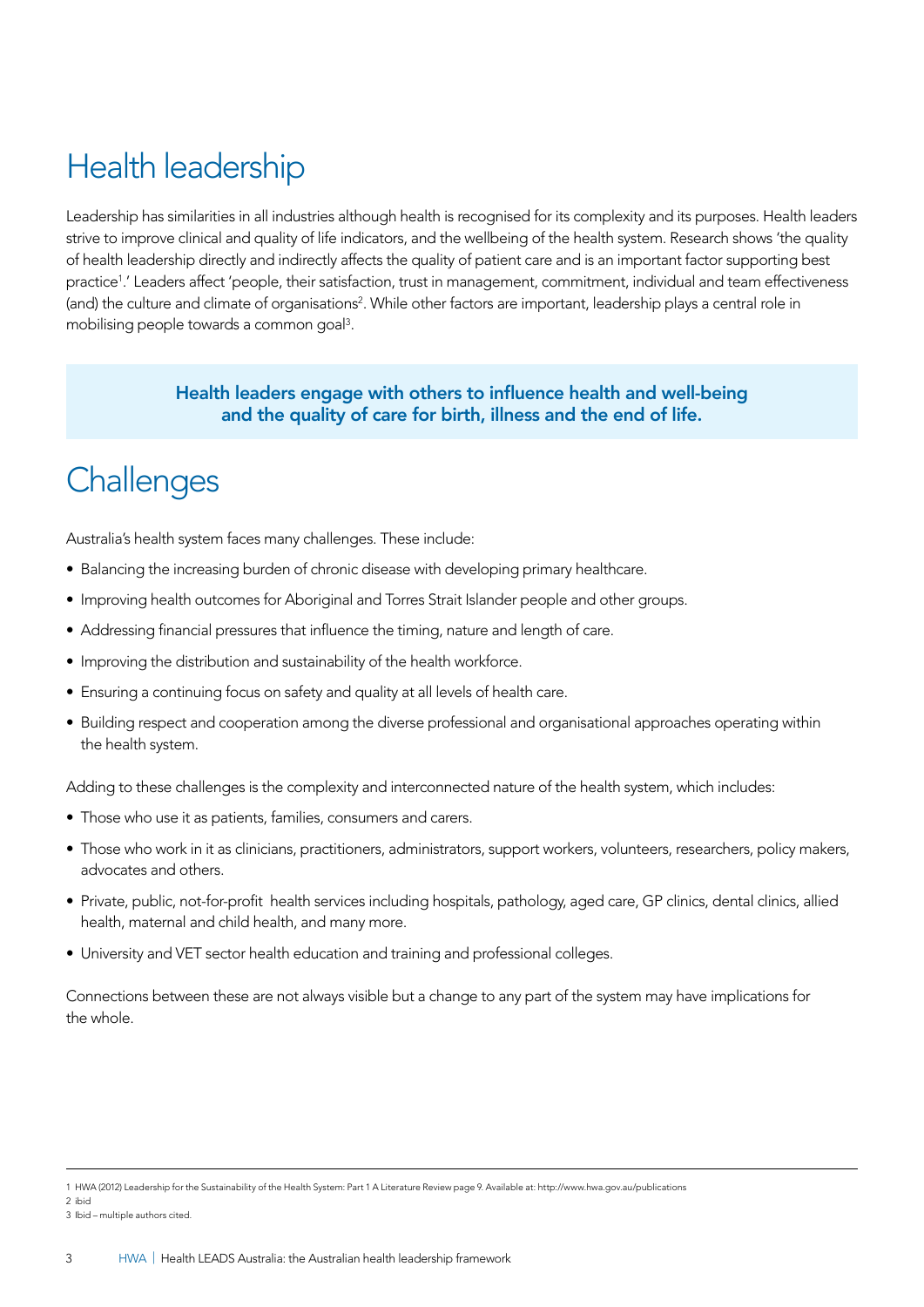## Leading for improvement

Capable leadership, governance, and management are cornerstones of successful efforts to improve the quality of lives and to achieve the maximum impact from health investments. There are overlaps where context and situations influence which skills are needed but leadership, management and governance are not the same. The terms 'leadership' and 'management' are often used interchangeably. Many authors accept that 'the purpose of leadership is to bring about movement and constructive change, while the role of management is to provide stability, consistency, order and efficiency<sup>4</sup>.



#### A Chief Executive Officer, consumer advocate, nurse manager, registrar, podiatrist and a hospital cleaner, may each impact the wellbeing and health outcomes of consumers.

Distributed leadership involves everyone with the capacity and desire to lead for improvement working to ensure a vibrant and realisable vision of a people centred health system that is equitable, effective and sustainable. In leading for improved health outcomes, everyone may show leadership in their area of influence.

## Principles guiding Health LEADS Australia

#### 1. Everyone owns leadership.

The quality of leadership throughout any system is vital for its reform and achievement of purpose. In health, effective leadership is a public good for which everyone shares responsibility.

#### 2. Developing capable leaders builds health leadership capacity.

Personal and professional development is essential and lifelong. Health LEADS Australia is for leaders and potential leaders at any place in the system intent on improving their ability to engage with others to influence for better health outcomes. Leading in health, individually and together, requires courage, passion and the capabilities to follow through.

#### 3. The person you are is the leader you are.

People will express the capabilities in this framework differently in different contexts and in a manner consistent with their personality, style, strengths and role.

4 HWA (2012) Leadership for the Sustainability of the Health System: Part 1 A Literature Review page 14. Available at www.hwa.gov.au/publications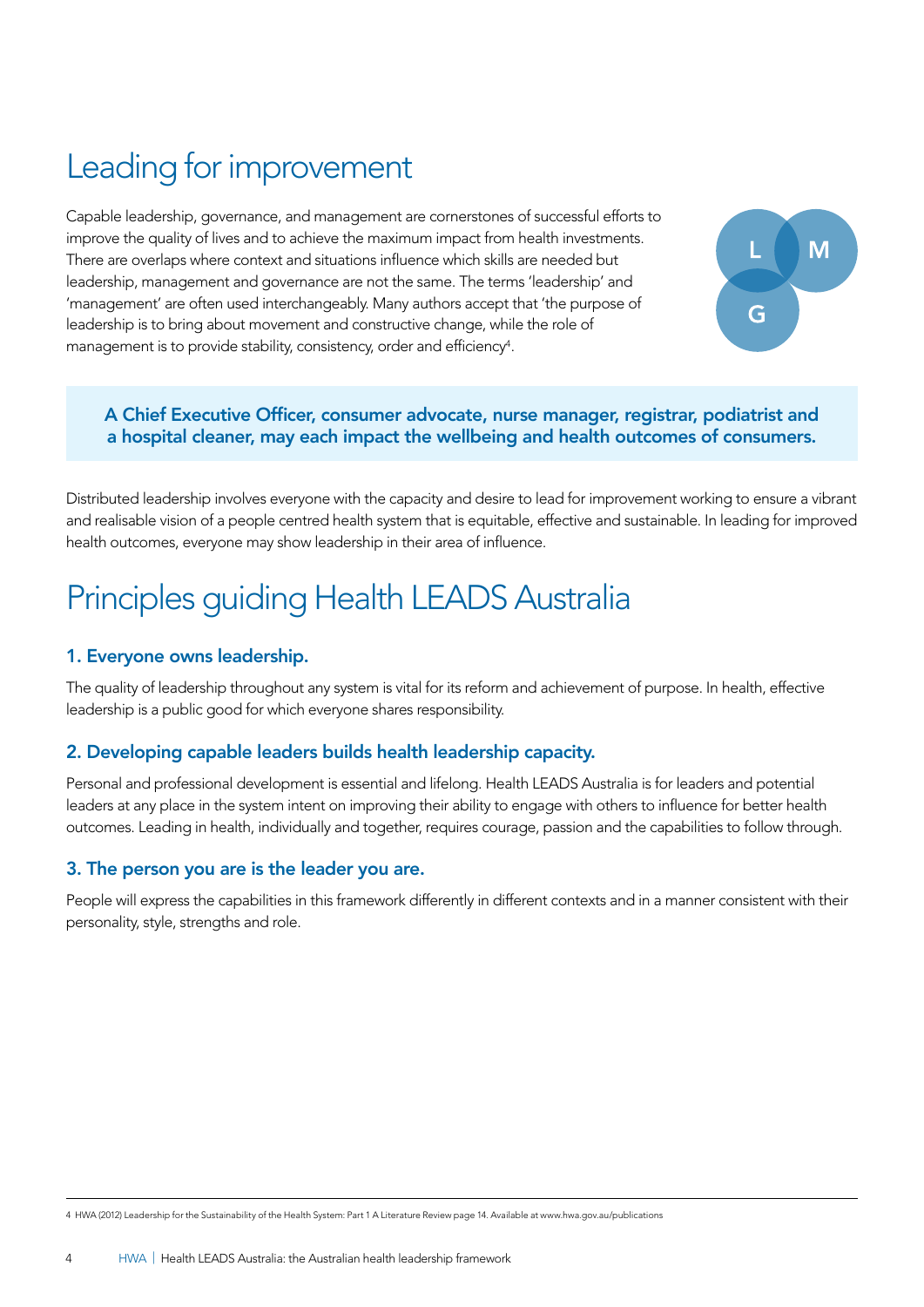### The goal

Leadership for a people focussed health system that is equitable, effective and sustainable.

- 'People focussed' aligns with evidence that the best healthcare has the person at its centre and workplace satisfaction leads to better clinical and consumer outcomes.
- 'Health system' includes all the organisations and people whose primary purpose is to improve health.
- 'Equitable' reflects evidence that health inequalities exist within populations, and hospitals and health care services can be sources of inequality for patients, clients and workers.
- 'Effective' means the best possible clinical, consumer, quality and team outcomes.
- 'Sustainable' focuses on meeting the health care needs of both current and future generations.

#### Health leaders show respect for all who use health services, their families and communities and for those who work in health services.

### Health LEADS Australia – a national approach

Health LEADS Australia was developed through research and dialogue. It is built on existing and validated international work, and focusses on capabilities required to deal with contemporary Australian health issues. Over 700 individuals and organisations provided input during its development. In June 2013 the Australian Health Ministers' Advisory Council approved Health LEADS Australia as a nationally agreed health leadership framework. Future validation work will evaluate the impact of having a national framework for health leadership.

Health LEADS Australia has five areas for focus: Leads self, Engages others, Achieves outcomes, Drives innovation and Shapes systems (L-E-A-D-S). Leadership can begin in any area.

Leadership requires reflection and improvement of self (Leads self), fostering growth in and influencing others (Engages others), and communicating a vision for the future and enabling decisions to align with the goal (Achieves outcomes). To achieve outcomes, leaders embrace the spirit of change and innovation (Drives innovation) and strategically understand and align complex systems with the goal (Shapes systems).

Health leaders need knowledge and skills relating to all five areas of Health LEADS Australia to be successful in generating and sustaining improvement.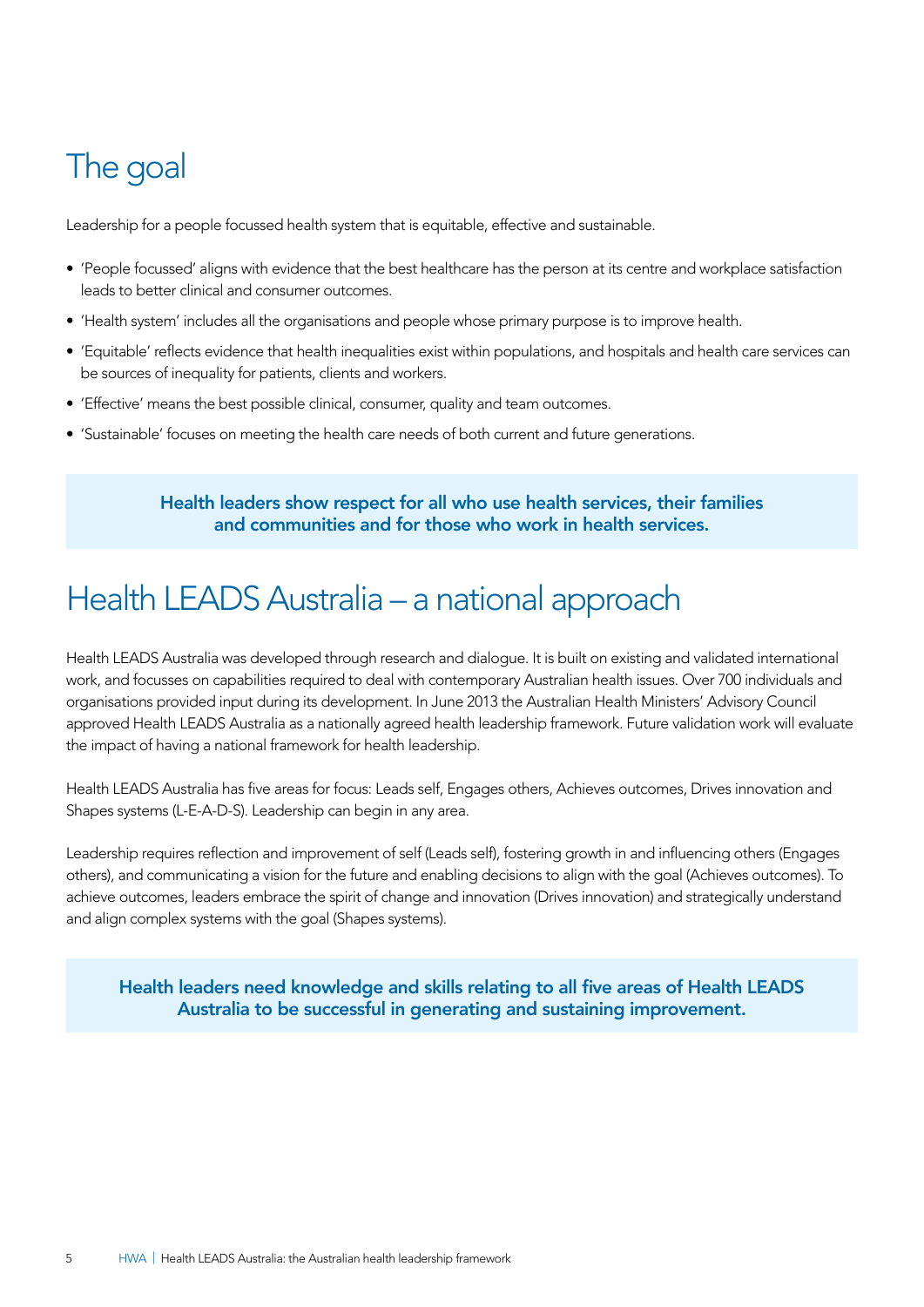Health LEADS Australia defines capabilities for leaders in all areas of the health system and provides a common language for health sectors across the country. It is a foundation for:

- Linking and strengthening health leadership training and development opportunities.
- Embedding leadership in health education, training and accredited continuing development.
- Strengthening and supporting development of Aboriginal and Torres Strait Islander health leaders.
- Promoting collaborative inter-professional leadership development and clinical practice.
- Enabling and improving quality and safety in all the parts of the health system.

#### As the national health leadership framework Health LEADS Australia is a visible symbol and practical expression of a shared commitment to strive to develop a more people centred health system that is equitable, effective and sustainable.

Health LEADS Australia is a reference point for:

- Individuals: personal and professional development
- Organisations: leadership development work
- Professions, regulatory and accrediting bodies: practice and course accreditation standards
- National, state and territory agencies: leadership development and building portable capabilities
- Training and academic bodies: curricula to address leadership in the health system.

Health LEADS Australia will, over time, be supported with tools, stories, networks and programs. Individuals and organisations are encouraged to contact HWA at HWALeadership@hwa.gov.au to request a free licence to use Health LEADS Australia.

HWA will connect people with like interests, support communities of practice and co-ordinate development of measurable behaviours and appropriate tools. As programs are developed, news of these will be circulated.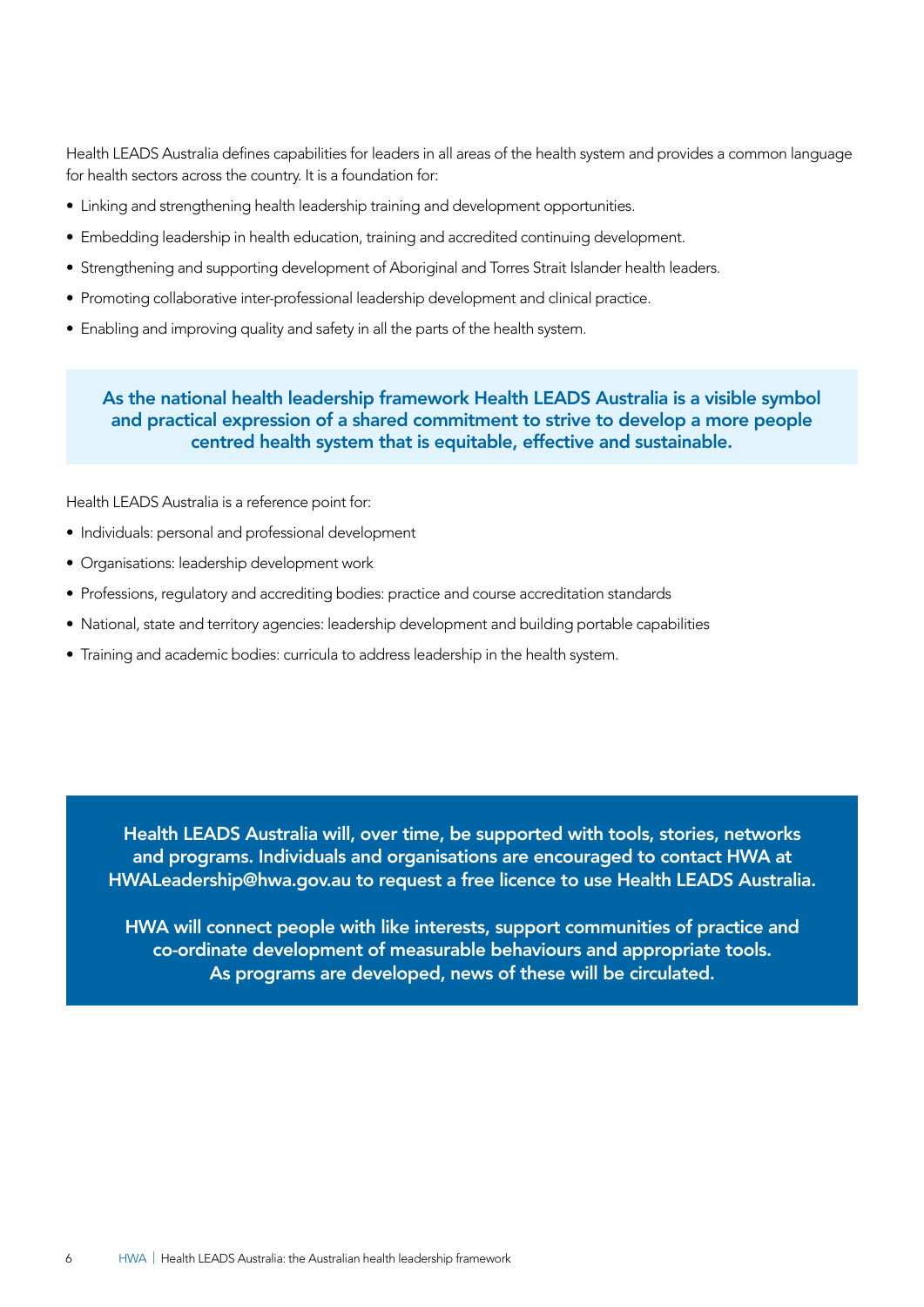### Health LEADS Australia: the Australian health leadership framework



### Leads self

Leaders are always a work in progress. They know their strengths and limitations and commit to self reflection and improvement. They understand and display self-awareness, self-regulation, motivation, empathy, and social skill. They demonstrate integrity in their role and context, and show resilience in challenging situations.

| <b>Capabilities</b>                                            | <b>Descriptors</b>                                                                                                     |
|----------------------------------------------------------------|------------------------------------------------------------------------------------------------------------------------|
| Is self aware.                                                 | Understands and manages the impact of their background, assumptions,<br>values and attitudes on themselves and others. |
| Seeks out and takes opportunities<br>for personal development. | Actively reflects on their performance as a leader and assumes responsibility<br>for engaging in learning and growth.  |
| Has strength of character.                                     | Is honest, trustworthy and ethical and models integrity, courage and<br>resilience.                                    |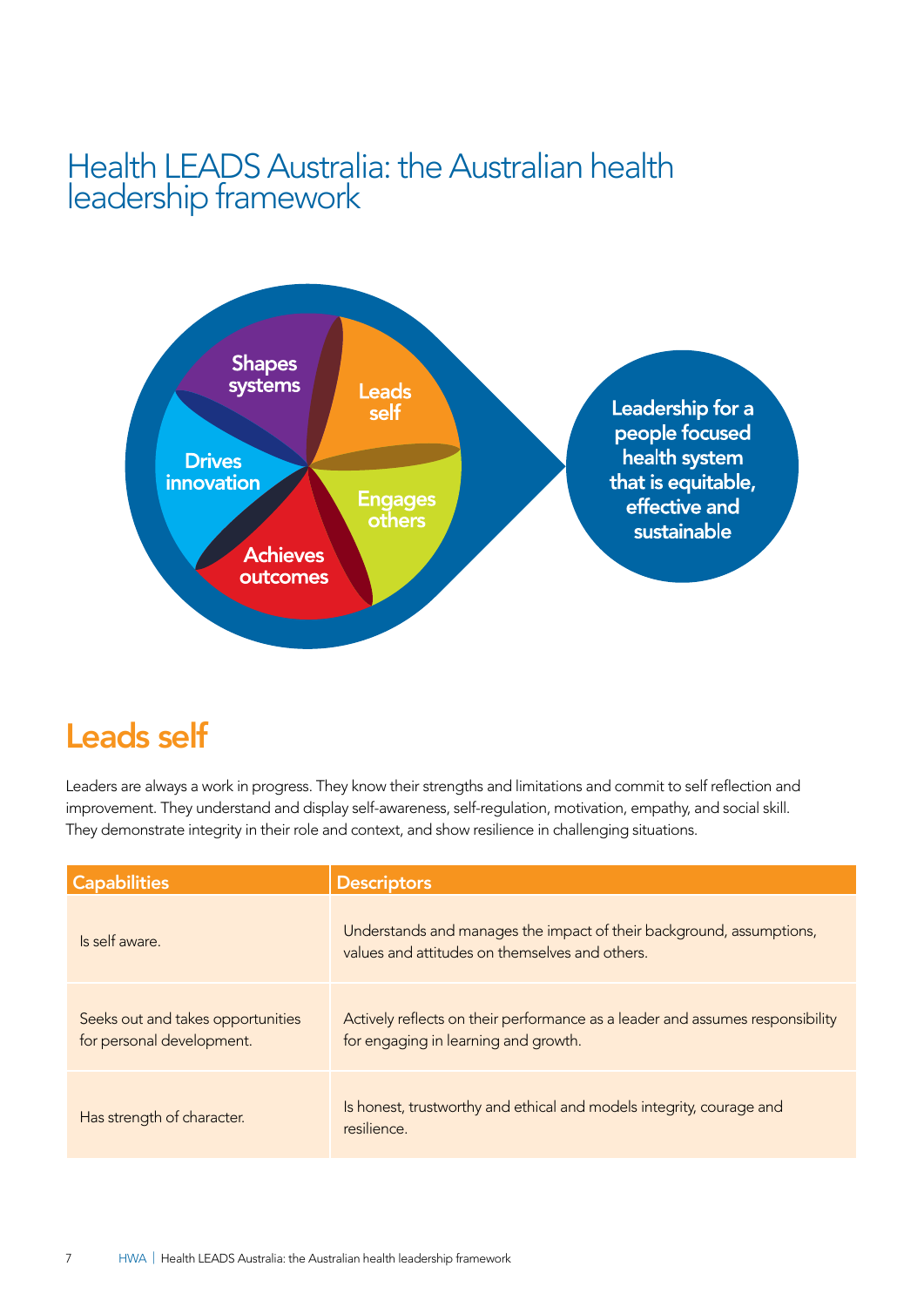### Engages others

Leaders enable people to engage with a vision or goal through stories and explanations that make sense of complexity. Leaders encourage others to see and accept opportunities to contribute, learn and grow.

| <b>Capabilities</b>                                     | <b>Descriptors</b>                                                                                                                                                           |
|---------------------------------------------------------|------------------------------------------------------------------------------------------------------------------------------------------------------------------------------|
| Values diversity and models<br>cultural responsiveness. | Recognises first Australians and ensures all people, consumers and workers,<br>are treated with dignity and respect in all healthcare settings.                              |
| Communicates with honesty<br>and respect.               | Is approachable, listens well, presents ideas and issues clearly, and<br>participates in difficult conversations with consumers and colleagues with<br>humility and respect. |
| Strengthens consumers,<br>colleagues and others.        | Inspires and enables others to share ideas and information, to take<br>opportunities to grow and lead and to collaborate for high performing<br>groups and teams.            |

### Achieves outcomes

Leaders are people who work to make a difference. They set a direction that is inspiring and motivating, they enable energy and effort to succeed, and they keep their eye on the goal. Health leaders work with compassion to influence the quality of care and the sustainability of the system.

| <b>Capabilities</b>            | <b>Descriptors</b>                                                                                                                                   |
|--------------------------------|------------------------------------------------------------------------------------------------------------------------------------------------------|
| Influences and communicates    | Collaborates with consumers, colleagues and others to identify, influence                                                                            |
| the direction.                 | and set goals that achieve the vision.                                                                                                               |
| Is focussed and goal oriented. | Influences alignment of resources and decisions with goals and evidence to<br>enable quality, people-centred health work and continuous improvement. |
| Evaluates progress and is      | Continually monitors and improves, celebrates achievements and holds self                                                                            |
| accountable for results.       | and others accountable for individual and service outcomes.                                                                                          |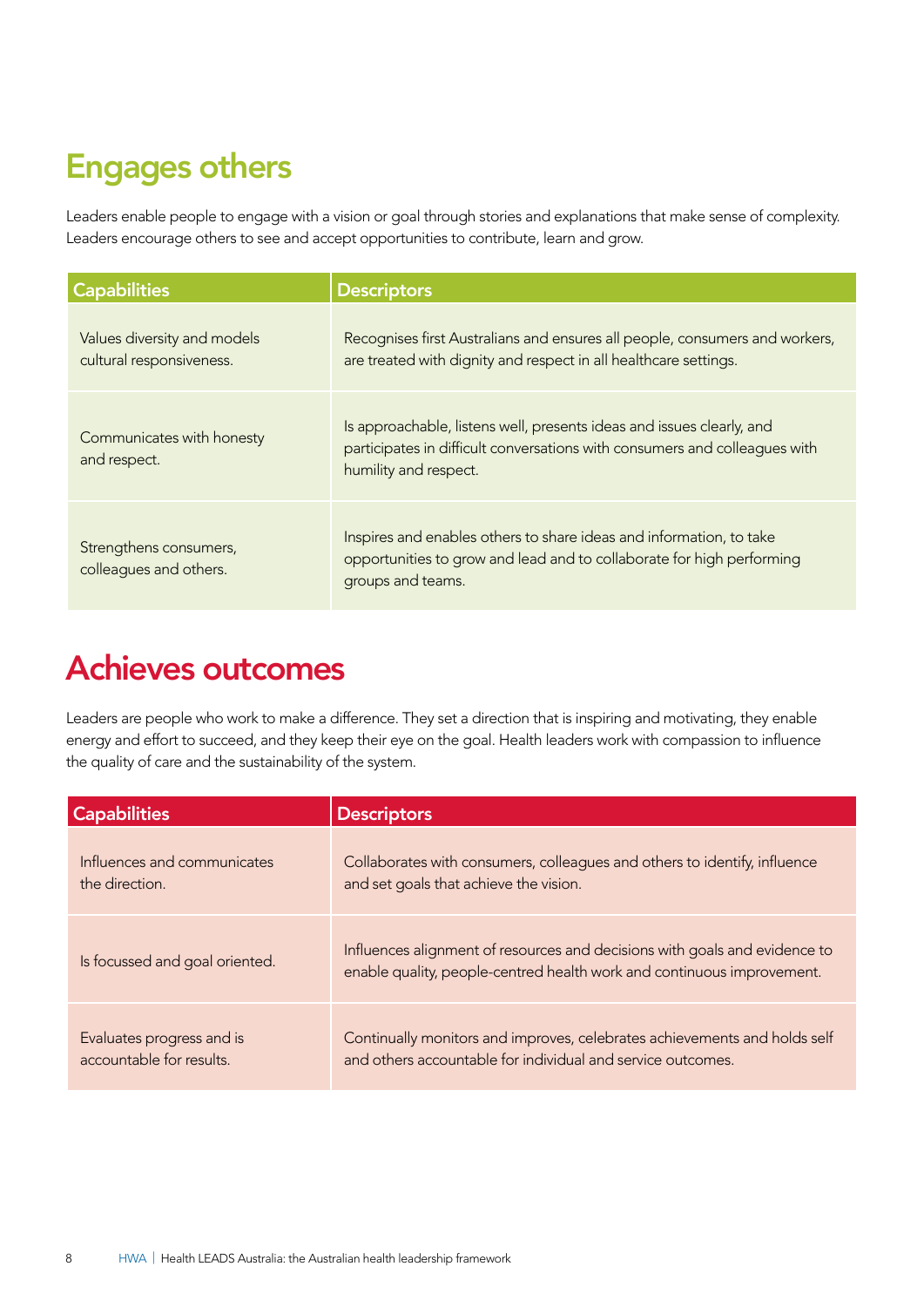## Drives innovation

Innovation in health is not just for a new product. It includes fundamental changes to business and models of care to achieve people-centred quality services. A key factor for successful innovation is passionate leadership, without which the status quo cannot be challenged<sup>5</sup>.

| <b>Capabilities</b>                                         | <b>Descriptors</b>                                                                                                                                                       |
|-------------------------------------------------------------|--------------------------------------------------------------------------------------------------------------------------------------------------------------------------|
| Champions the need for innovation<br>and improvement.       | Inspires and leads others to question, recognise where change is needed,<br>canvas possibilities, support fresh thinking, take risks and collaborate for<br>improvement. |
| Builds support for change.                                  | Influences informed discussion on health issues in every encounter,<br>encourages diverse voices and consumer involvement and advocates for<br>better outcomes.          |
| Positively contributes to spreading<br>innovative practice. | Initiates and maintains momentum for assessing, sharing and celebrating<br>changes for people-centred service and system improvement.                                    |

### Shapes systems

Health is a complex evolving system where all the parts, including services, legislation and funding, are interconnected. A change in one part has implications for the whole. Leaders who recognise patterns of interdependency are able to explain trends and facilitate strategies that achieve maximum benefits and minimise unintended harm or negative consequences.

| <b>Capabilities</b>        | <b>Descriptors</b>                                                                                                                                                                                                              |
|----------------------------|---------------------------------------------------------------------------------------------------------------------------------------------------------------------------------------------------------------------------------|
| Understands and applies    | Communicates system awareness and negotiates within and across health                                                                                                                                                           |
| systems thinking.          | teams, services and sectors to improve individual and local health outcomes.                                                                                                                                                    |
| Engages and partners with  | Involves consumers and communities in decision making for health policy,                                                                                                                                                        |
| consumers and communities. | education and training and health care delivery and improvement.                                                                                                                                                                |
| Builds alliances.          | Promotes understanding, respect and trust between different groups,<br>professions, organisations, sectors and points of view to enable effective<br>collaboration, enhance connectivity, and minimise unintended consequences. |

5 Natalie Grazin Director of Knowledge Development, International Partnerships for Innovative Healthcare Delivery - www.ipihd.org/